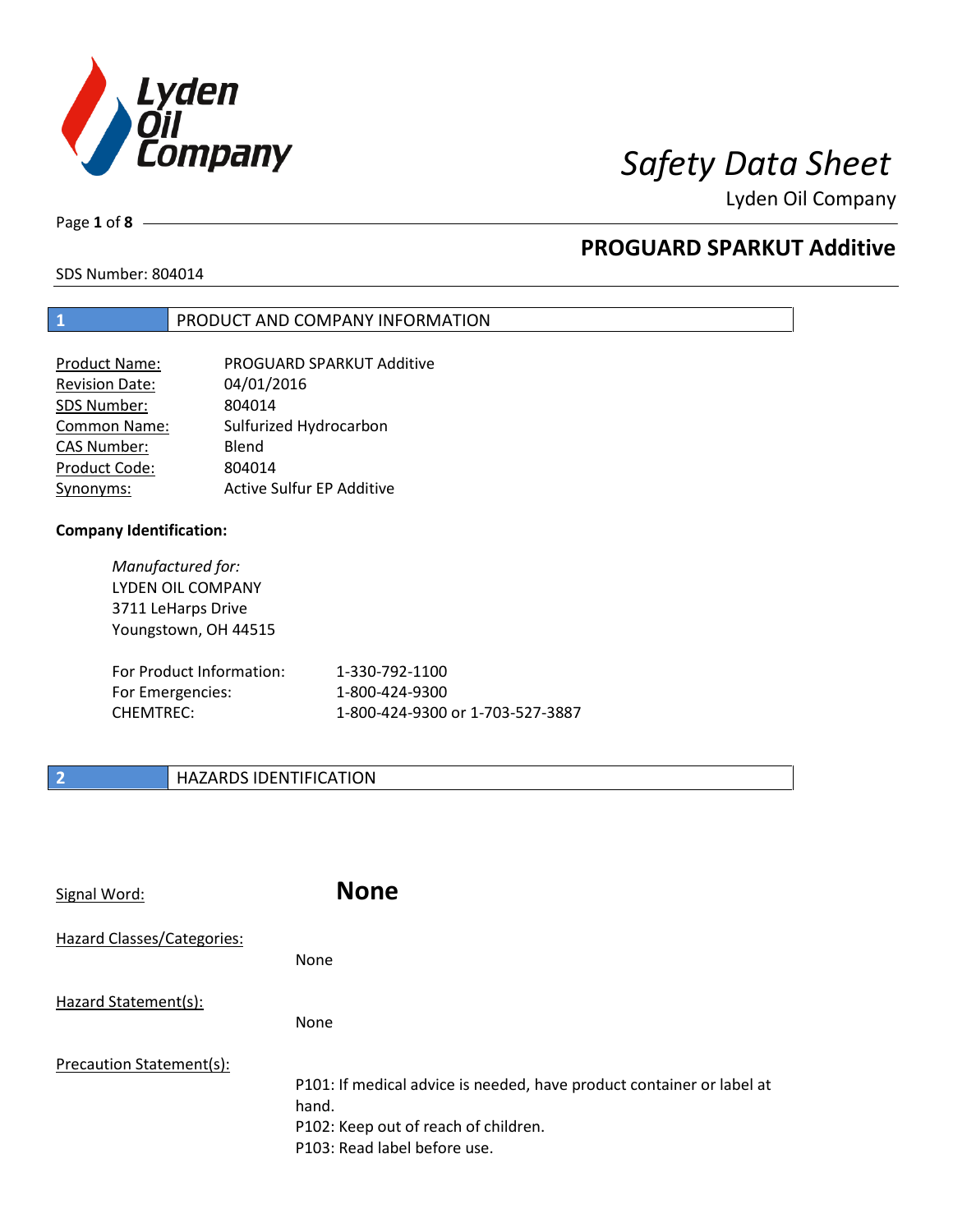

Page **2** of **8**

## **PROGUARD SPARKUT Additive**

SDS Number: 804014

Other Hazard Statement(s):

-NFPA Ratings:  $Health = 1$  $Fire = 1$ Reactivity  $= 0$ 

### **3** COMPOSITION / INFORMATION ON INGREDIENTS

Ingredients:

*Mixture of the substances listed below with nonhazardous additions.*

| <b>Chemical Name</b> | <b>CAS Number</b> | Percentage |
|----------------------|-------------------|------------|
| 1-Decene, sulfurized | 72162-15-3        | 100        |

*\*Any concentration shown as a range is to protect confidentiality or is due to batch variation.*

| Ų. | $\sim$<br>AID IVIEAJUNEJ<br>. |
|----|-------------------------------|
|    |                               |

### Description of First Aid Measures:

| Inhalation:   |                                                                                                                                                                                                                                                                                                            |
|---------------|------------------------------------------------------------------------------------------------------------------------------------------------------------------------------------------------------------------------------------------------------------------------------------------------------------|
|               | Remove victim to fresh air and keep at rest in a position comfortable<br>for breathing. If the victim has difficulty breathing or tightness of the<br>chest, is dizzy, vomiting or unresponsive, give oxygen with rescue<br>breathing or CPR as required and transport to the nearest medical<br>facility. |
| Skin Contact: |                                                                                                                                                                                                                                                                                                            |
|               | Flush skin with water, wash with soap and water. Remove<br>contaminated clothing. Do not reuse clothing until cleaned. If material<br>is injected under the skin, transport to the nearest medical facility for<br>additional treatment.                                                                   |
| Eye Contact:  |                                                                                                                                                                                                                                                                                                            |
|               | Flush eyes with running water for at least 15 minutes. If redness,<br>blurred vision or irritation persists, transport to nearest medical<br>facility for additional treatment.                                                                                                                            |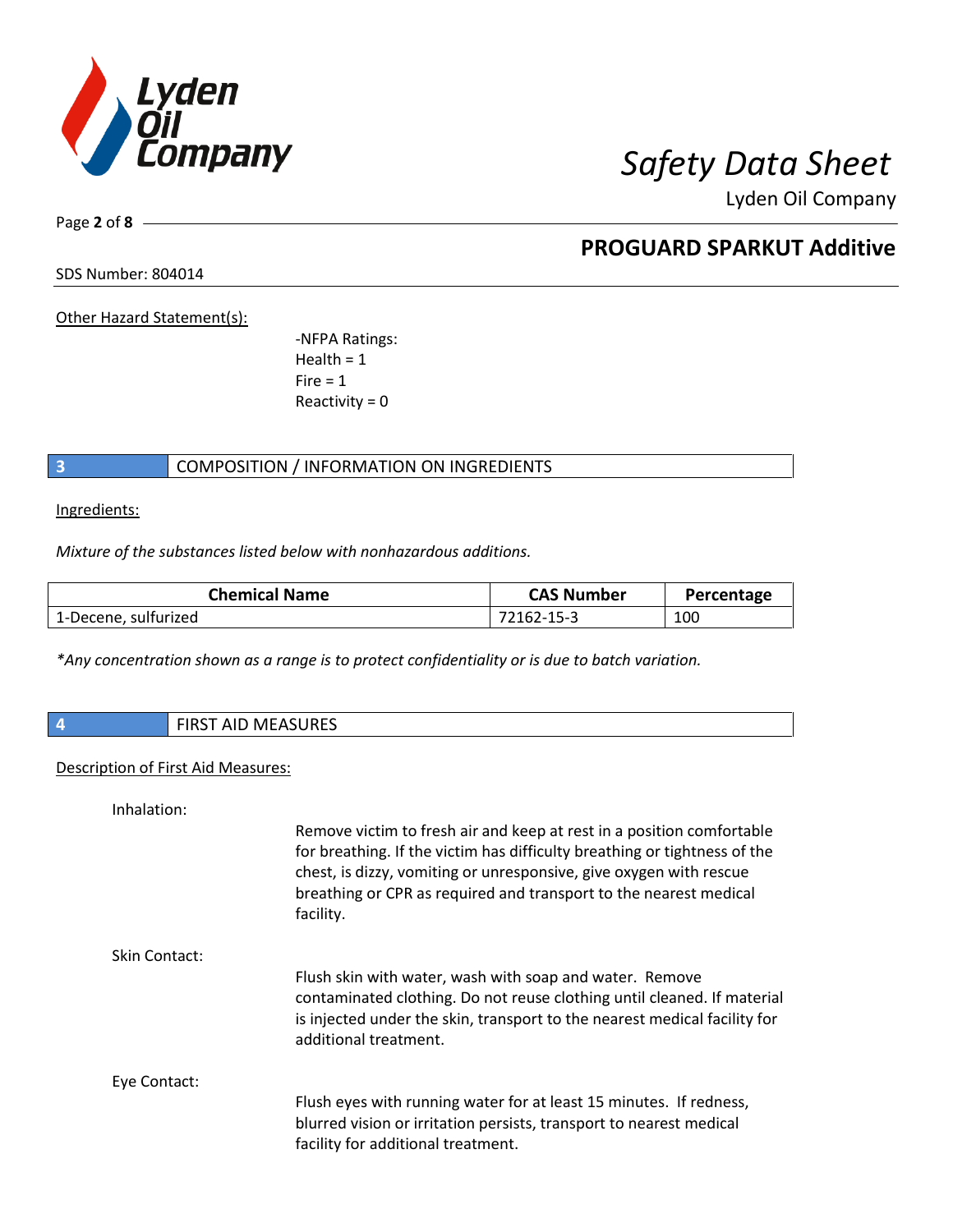

**PROGUARD SPARKUT Additive**

Lyden Oil Company

SDS Number: 804014

Page **3** of **8**

Ingestion:

Do NOT induce vomiting and obtain medical attention. Have victim rinse mouth out with water. If vomiting occurs spontaneously, keep head below hips to prevent aspiration.

Symptoms and Effects, both acute and delayed:

No further relevent data available.

Recommended Actions:

Treat symptomatically. Call a doctor or poison control center for guidance.

| 5                               | <b>FIRE FIGHTING MEASURES</b>                    |                                                                                                                                                                                                                                                                                                                |
|---------------------------------|--------------------------------------------------|----------------------------------------------------------------------------------------------------------------------------------------------------------------------------------------------------------------------------------------------------------------------------------------------------------------|
|                                 | <b>Recommended Fire-Extinguishing Equipment:</b> | Use dry powder, foam, or carbon dioxide fire<br>extinguishers. Water may be ineffective in fighting<br>an oil fire unless used by experienced fire fighters.                                                                                                                                                   |
| Possible Hazards During a Fire: |                                                  | Procedures for an oil fire should be followed.                                                                                                                                                                                                                                                                 |
|                                 | Recommendations to Firefighters:                 | Use self-contained breathing apparatus. Use foam<br>or dry chemical to extinguish fire. Water may be<br>used only to keep surrounding containers cool.<br>Firefighters should wear proper protective<br>equipment and self-contained breathing apparatus<br>with full face piece operated in positive pressure |

mode.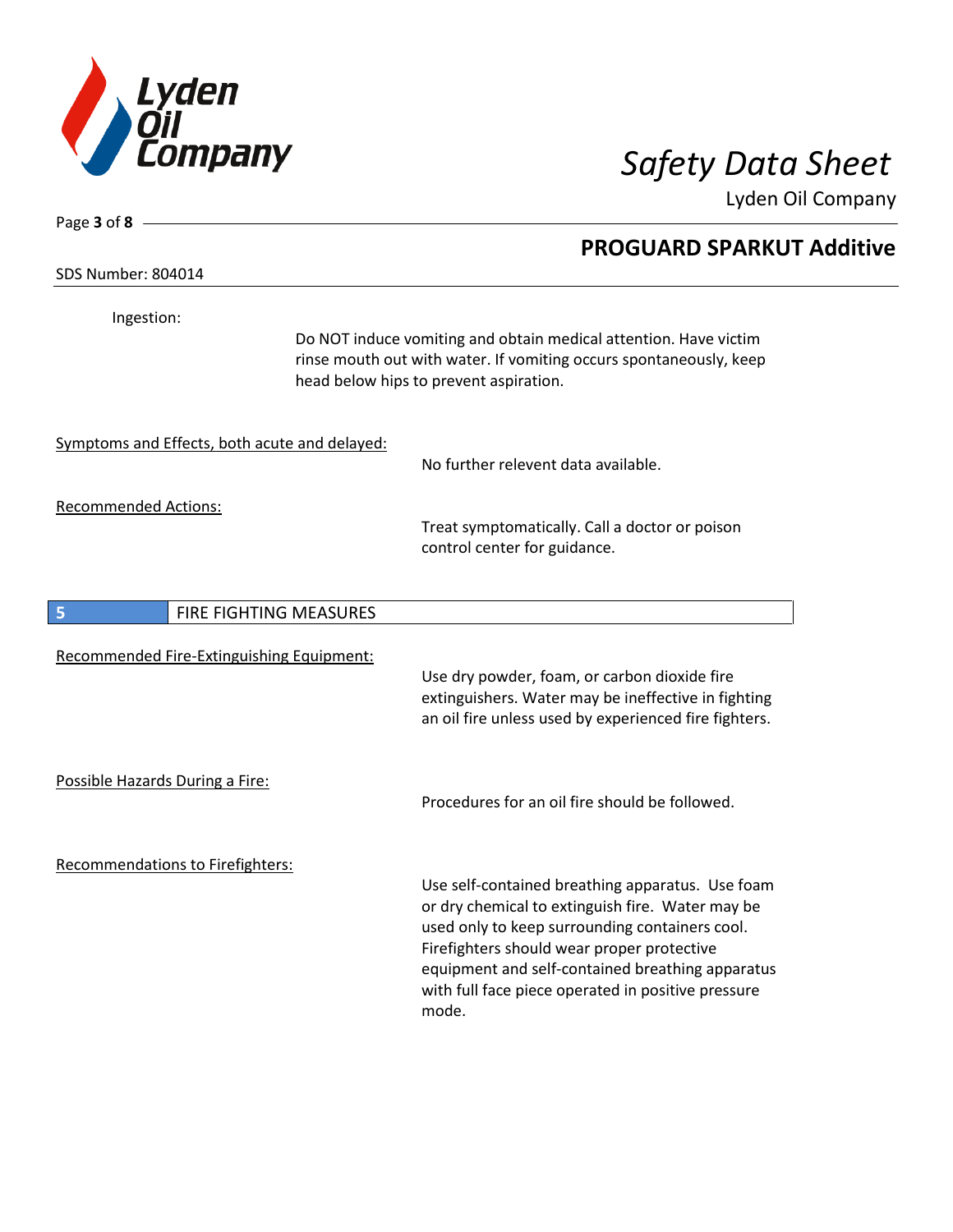

**PROGUARD SPARKUT Additive**

Lyden Oil Company

SDS Number: 804014

# **6** ACCIDENTAL RELEASE MEASURES Personal Precautions: Avoid eye contact. Avoid repeated or prolonged skin contact. Personal protective equipment must be worn. Avoid contact with skin, eyes or clothing. Keep unprotected persons away. Emergency Procedures: Contain spilled material, collect in suitable and properly labeled containers. Environmental Precautions: Do not allow to reach sewage system or any water course. Do not allow to enter ground waters. Cleanup Procedures: Pick up excess with inert absorbant material. **7 HANDLING AND STORAGE** Handling Precautions: Handle with care and avoid spillage on the floor. Do not cut, weld, drill, grind, braze, or solder container. Storage Requirements:

Keep container tightly sealed. Keep away from sources of ignition.

Page **4** of **8**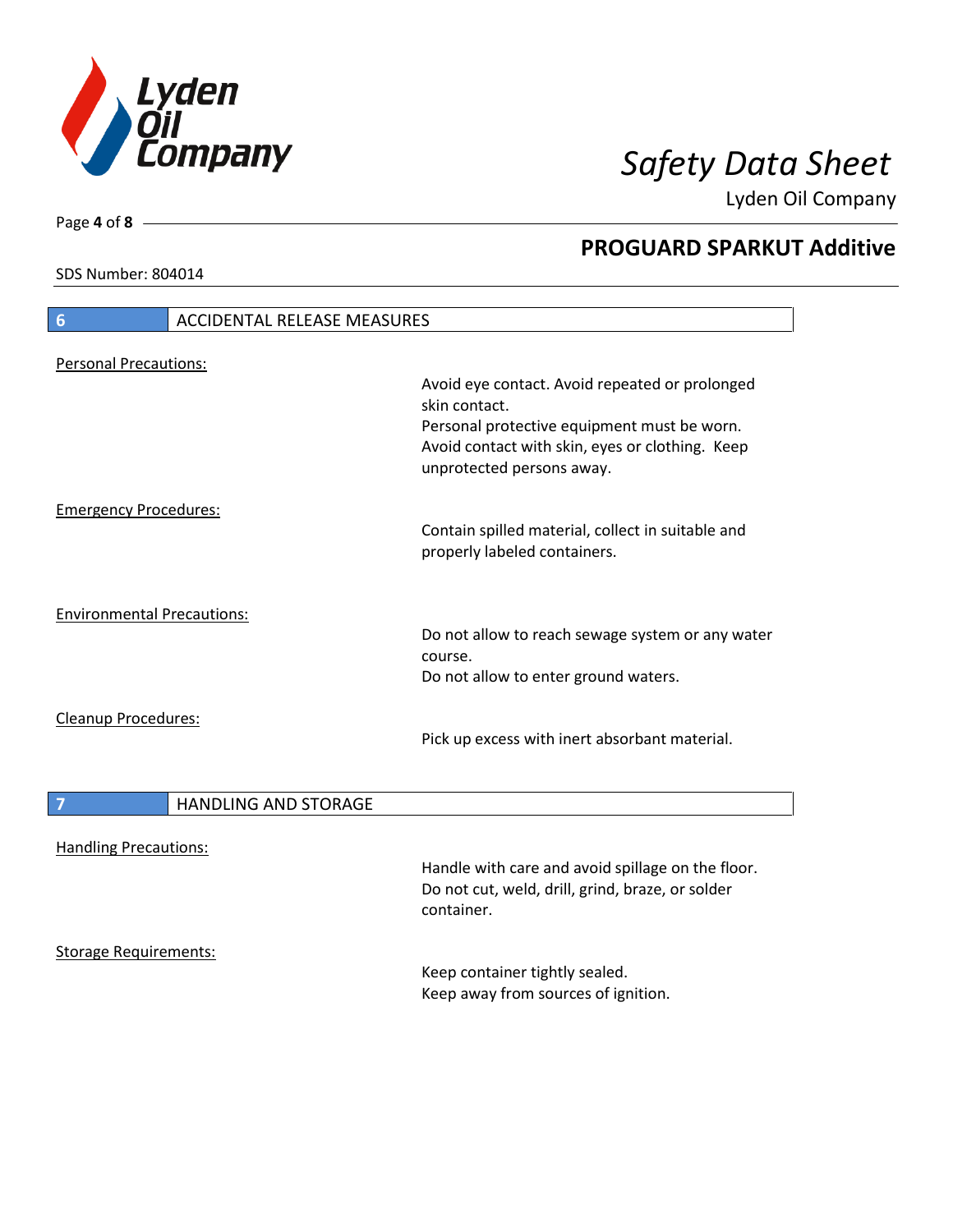

SDS Number: 804014

Page **5** of **8**

## **PROGUARD SPARKUT Additive**

# **8** EXPOSURE CONTROLS / PERSONAL PROTECTION Exposure Limits: -1-Decene, sulfurized: OSHA TWA  $-$  5mg/m<sup>3</sup> (oil mist) Engineering Controls: All ventilation should be designed in accordance with OSHA standard (29 CFR 1910.94).

Personal Protective Equipment:

Keep away from foodstuffs, beverages, and feed. Immediately remove all soiled and contaminated clothing. Wash hands before breaks and at the end of work. Avoid contact with eyes and skin. Use safety glasses and gloves.

### **9** PHYSICAL AND CHEMICAL PROPERTIES

| Color:                        | Dark-Brown         |
|-------------------------------|--------------------|
| <b>Physical State:</b>        | Liquid             |
| Odor:                         | Characteristic     |
| Odor Threshold:               | Data not available |
| pH:                           | Data not available |
| <b>Melting Point:</b>         | Data not available |
| <b>Boiling Point:</b>         | $>500^\circ$ F     |
| <b>Boiling Range:</b>         | Data not available |
| Flash Point:                  | $400^{\circ}$ F    |
|                               |                    |
| <b>Evaporation Rate:</b>      | <1                 |
| Flammability:                 | Data not available |
| Flammability Limits:          | Data not available |
| Vapor Pressure:               | Data not available |
| Vapor Density:                | Data not available |
| <b>Relative Density:</b>      | 1.068              |
| Solubilities:                 | Insoluble in water |
| <b>Partition Coefficient:</b> | Data not available |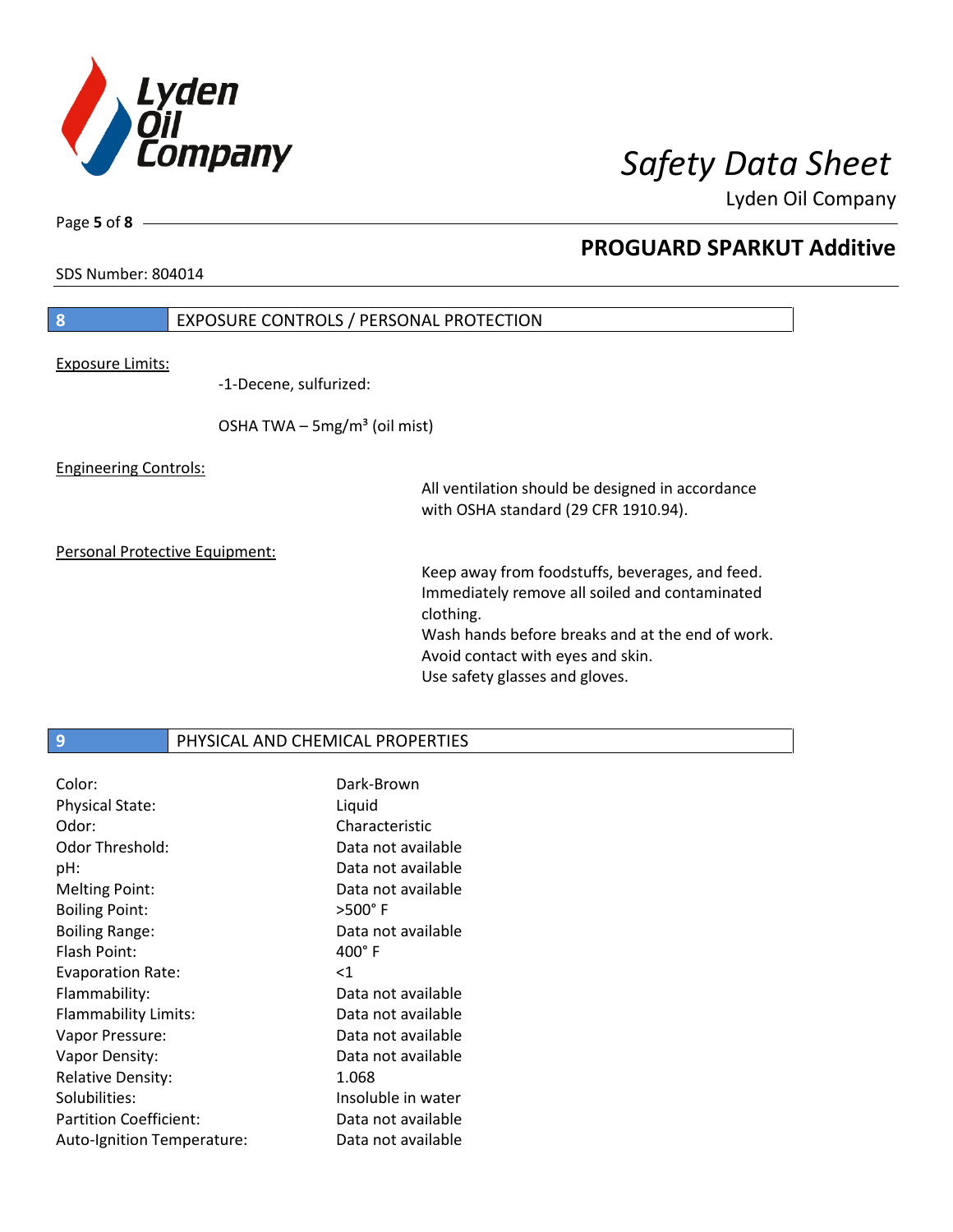

Page **6** of **8**

Lyden Oil Company

| SDS Number: 804014                       |                                  | <b>PROGUARD SPARKUT Additive</b>                                  |
|------------------------------------------|----------------------------------|-------------------------------------------------------------------|
|                                          |                                  |                                                                   |
| Decomposition Temperature:<br>Viscosity: |                                  | Data not available<br>60 mm <sup>2</sup> /sec (kinematic at 40°C) |
|                                          |                                  |                                                                   |
| 10                                       | STABILITY AND REACTIVITY         |                                                                   |
| Stability:                               |                                  | Stable under normal conditions.                                   |
|                                          |                                  |                                                                   |
| Reactivity:                              |                                  | Not reactive under normal conditions.                             |
| <b>Conditions to Avoid:</b>              |                                  | Extreme temperature, sparks, open flame, and<br>direct sunlight.  |
| <b>Hazardous Reactions:</b>              |                                  |                                                                   |
|                                          |                                  | No known hazardous reactions.                                     |
| <b>Incompatible Materials:</b>           |                                  | Strong oxidizers and strong reducing agents.                      |
| <b>Decomposition Products:</b>           |                                  | Oxides of carbon, sulfur, and hydrogen.                           |
| 11                                       | <b>TOXICOLOGICAL INFORMATION</b> |                                                                   |
| Routes of Exposure:                      |                                  | Skin and eye contact are the primary routes of                    |

Exposure Effects:

This mixture can cause irritation, redness to the eyes. Prolonged and/or repeated skin contact may cause irritation/dermatitis. May be fatal if swallowed and enters airways. Aspiration hazard. Mists and vapors may cause respiratory irritation ,drowsiness and dizziness.

exposure although exposure may occur following

accidental ingestion.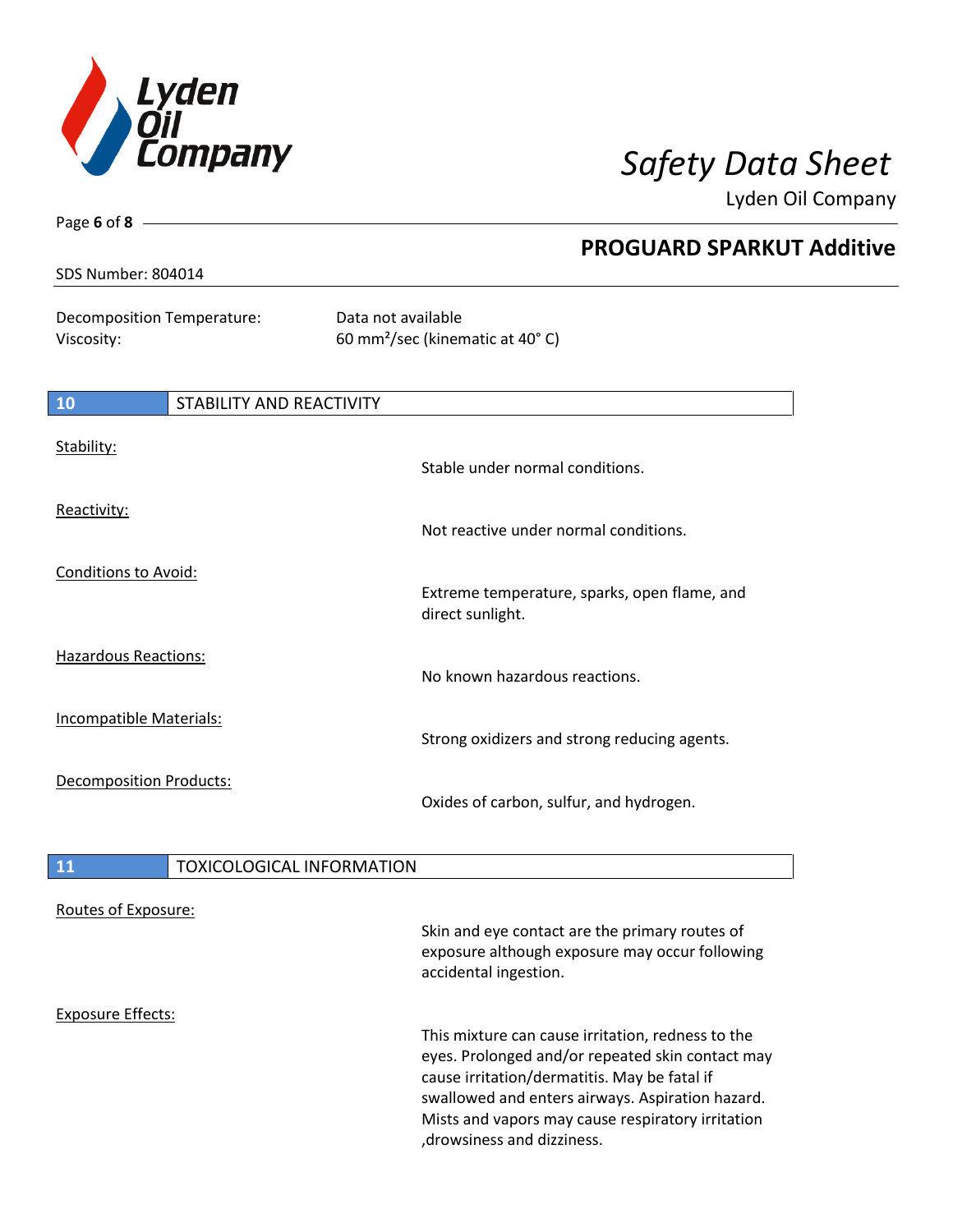

**PROGUARD SPARKUT Additive**

Lyden Oil Company

SDS Number: 804014

Page **7** of **8**

Measures of Toxicity:

No test data available.

Carcinogenic/Mutagenic Precautions:

Non-carcinogenic and not expected to be mutagentic.

### **12** ECOLOGICAL INFORMATION

Ecological Precautions:

Avoid exposing to the environment.

Ecological Effects:

No specific environmental or aquatic data available.

### **13** DISPOSAL CONSIDERATIONS

Disposal Methods:

Disposal Containers:

Use properly approved container for disposal.

Dispose of waste material in accordance with all

Special Precautions:

Do not flush to surface waters or drains.

local, state, and federal requirements.

### **14** TRANSPORT INFORMATION

| UN Number:                     | Data not available |
|--------------------------------|--------------------|
| <b>UN Shipping Name:</b>       | Data not available |
| <b>Transport Hazard Class:</b> | Data not available |
| Packing Group:                 | Data not available |

Environmental Hazards:

Data not available